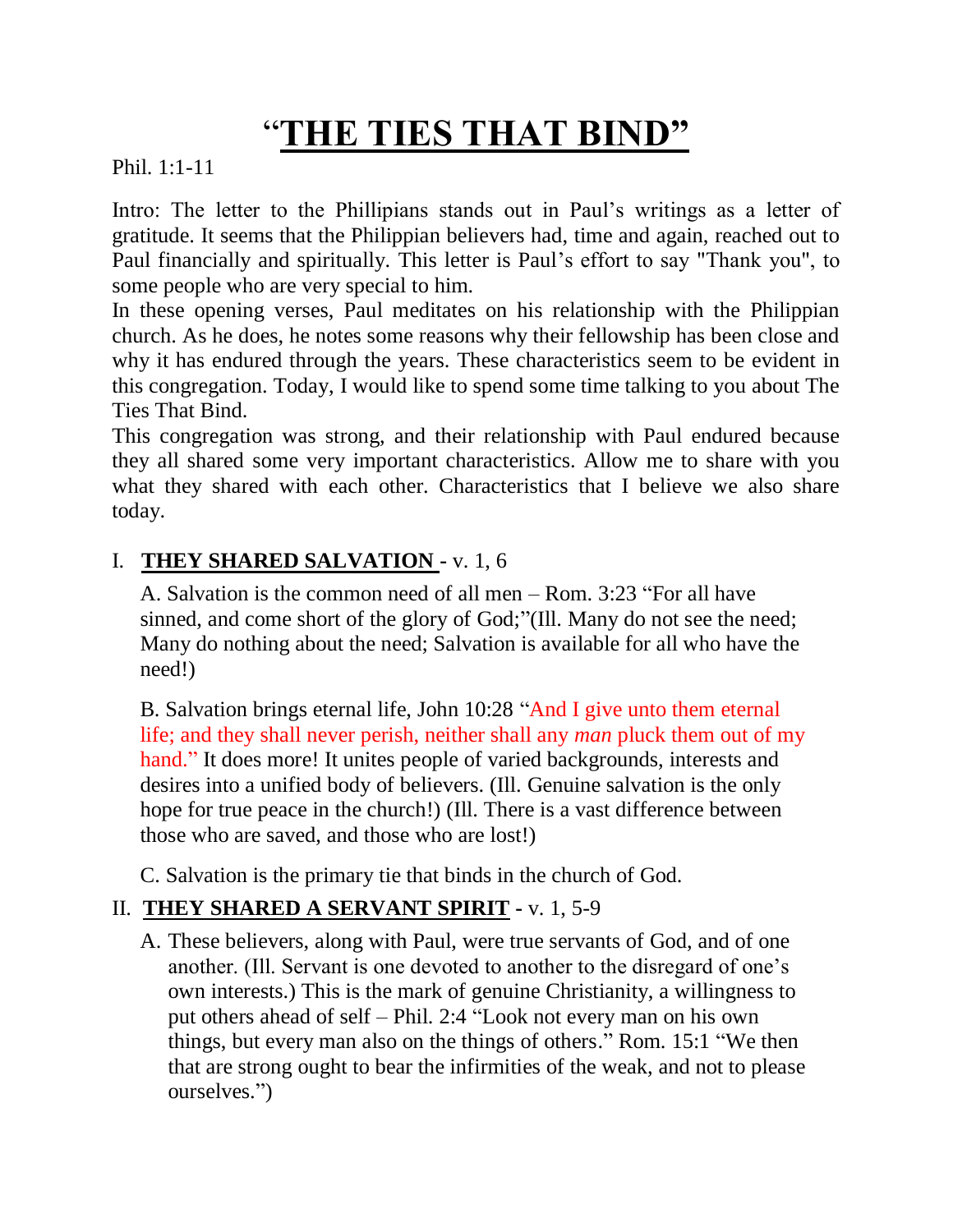B. Their servant's spirit manifested itself in three ways.

1. v. 3-4 **Mutual Care** – Those who truly care, care for the needs of others – Gal. 6:2 "Bear ye one another's burdens, and so fulfil the law of Christ." Ill. This is displaying the true spirit of Christ (Ill. This is "**Empathy**" – The ability to experience as one's own, the feelings of another!) True mutual care fosters genuine love among the members of the body. People like knowing they are cared for!

2. v. 4 **Mutual Prayer** – There are times, when we cannot help bear a load physically, but we can be there for our brothers spiritually. While **empathy** is literally experiencing the need of another, **sympathy** is being able to share their feelings. This is the force of Rom. 12:14. No where is this act of genuine love better portrayed than in a consistent prayer life, which makes supplication for the needs of others. Paul reminds the Philippians that he was in prayer for them constantly. Believers ought to pray for one another! (Ill. Moses on the mountain and Aaron and Hur – Ex. 17)

3. v. 7 **Mutual Love** – Here is the true key to successful fellowship. Love is the essential ingredient for success in the church. (Ill. We can do a lot of things, but to make a difference, we must have love – (1 Cor. 13:1-8). Genuine Christian love always manifests itself in action one toward another– 1 John 3:18 "My little children, let us not love in word, neither in tongue; but in deed and in truth." Love is a command and not an option –Matt. 22:38, 39 "This is the first and great commandment. <sup>39</sup>And the second *is* like unto it, Thou shalt love thy neighbour as thyself." Genuine love among brethren is a mark of true salvation – 1John 4:7 "Beloved, let us love one another: for love is of God; and every one that loveth is born of God, and knoweth God." 20 "If a man say, I love God, and hateth his brother, he is a liar: for he that loveth not his brother whom he hath seen, how can he love God whom he hath not seen?"  $-\text{No love}$ , no Jesus, but Know Jesus and know love! Where true love is, other essential elements of fellowship will be found –**Forgiveness, peace, joy, kindness, tenderness, meekness, blessing and acceptance**. First Baptist Church of Barberville is marked by love!

4. v.11 **Spiritual Activity** – The Philippians possessed a desire to work for and bring honor to the Lord. This is a much needed attitude